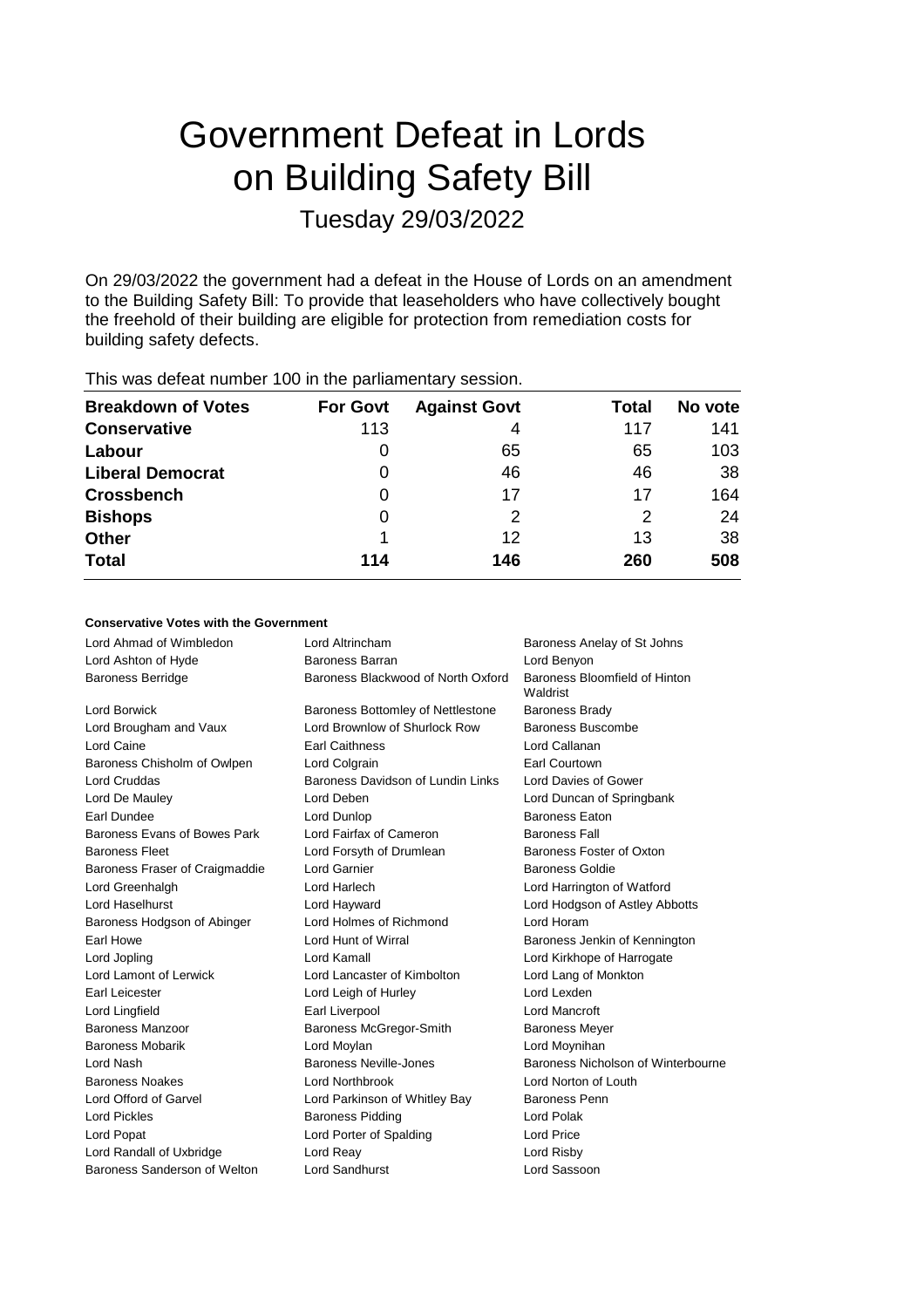Lord Wolfson of Tredegar Baroness Wyld

Baroness Sater Baroness Scott of Bybrook Baroness Seccombe Lord Selkirk of Douglas Baroness Shackleton of Belgravia Lord Sharpe of Epsom Lord Sherbourne of Didsbury Lord Smith of Hindhead Lord Stewart of Dirleton Lord Strathcarron **Baroness Sugg Lord Trefgarne** Viscount Trenchard **Lord Udny-Lister** Baroness Vere of Norbiton Baroness Verma Lord Wasserman Lord Wei Lord Wharton of Yarm **Lord Willetts Baroness Williams of Trafford** 

#### **Conservative Votes against the Government**

Lord Blencathra Lord Clarke of Nottingham Lord Cormack

Lord Young of Cookham

#### **Labour Votes with the Government**

**Labour Votes against the Government** Baroness Adams of Craigielea Lord Anderson of Swansea Lord Bassam of Brighton Lord Berkeley **Baroness Blake of Leeds** Baroness Blower Lord Boateng **Lord Bradley** Lord Bradley **Lord Bragg** Lord Browne of Ladyton **Lord Campbell-Savours** Baroness Chakrabarti Lord Clark of Windermere **Lord Coaker Baroness Corston** Lord Davies of Brixton Baroness Donaghy Baroness Drake Lord Dubs Lord Elder Lord Foulkes of Cumnock Baroness Golding Lord Grocott Lord Hacking Viscount Hanworth **Lord Harris of Haringey** Baroness Hayman of Ullock Baroness Healy of Primrose Hill Lord Hendy **Baroness Henig** Baroness Henig Lord Howarth of Newport Baroness Jones of Whitchurch Lord Kennedy of Southwark Lord Khan of Burnley **Baroness Kingsmill Lord Knight of Weymouth** Lord Layard Lord Lennie Lord Liddle Baroness Lister of Burtersett Lord Maxton Lord McAvoy Baroness McIntosh of Hudnall Baroness Merron Lord Murphy of Torfaen Baroness Osamor Baroness Quin Baroness Ramsay of Cartvale Lord Reid of Cardowan Baroness Ritchie of Downpatrick Lord Rooker Lord Rosser **Baroness Sherlock** Lord Sikka Baroness Smith of Basildon Lord Snape Viscount Stansgate Lord Touhig **Lord Tunnicliffe** Lord Tunnicliffe Lord Watson of Invergowrie Lord Watts Baroness Wheeler Lord Whitty Baroness Wilcox of Newport Baroness Young of Old Scone

#### **Liberal Democrat Votes with the Government**

#### **Liberal Democrat Votes against the Government**

| Lord Addington                                |
|-----------------------------------------------|
| Baroness Bakewell of Hardington<br>Mandeville |
| Lord Clement-Jones                            |
| Lord Foster of Bath                           |
| Lord Goddard of Stockport                     |
| Baroness Harris of Richmond                   |
| Baroness Hussein-Ece                          |
| <b>Baroness Kramer</b>                        |
| <b>Baroness Northover</b>                     |
| Lord Palmer of Childs Hill                    |
| Baroness Randerson                            |
| Lord Scriven                                  |
| Lord Stoneham of Droxford                     |
| Lord Teverson                                 |
| Lord Tope                                     |
| <b>Baroness Walmsley</b>                      |

Lord Dholakia **Baroness Featherstone** Lord Fox **Lord German** Baroness Grender **Baroness Hamwee** Baroness Humphreys **Lord Hussain** Baroness Jolly **Ece Baroness Jolly** Lord Jones of Cheltenham Lord Marks of Henley-on-Thames Lord Newby **Lord Oates Lord Paddick** Baroness Parminter **Baroness Pinnock** Baroness Randerson Lord Razzall Lord Redesdale Baroness Sheehan Baroness Smith of Newnham Lord Stunell **Baroness Suttie** Lord Thomas of Gresford Baroness Thomas of Winchester Baroness Tyler of Enfield Lord Wallace of Saltaire

Lord Alderdice **Lord Allan of Hallam** Baroness Barker Baroness Brinton

**Crossbench Votes with the Government**